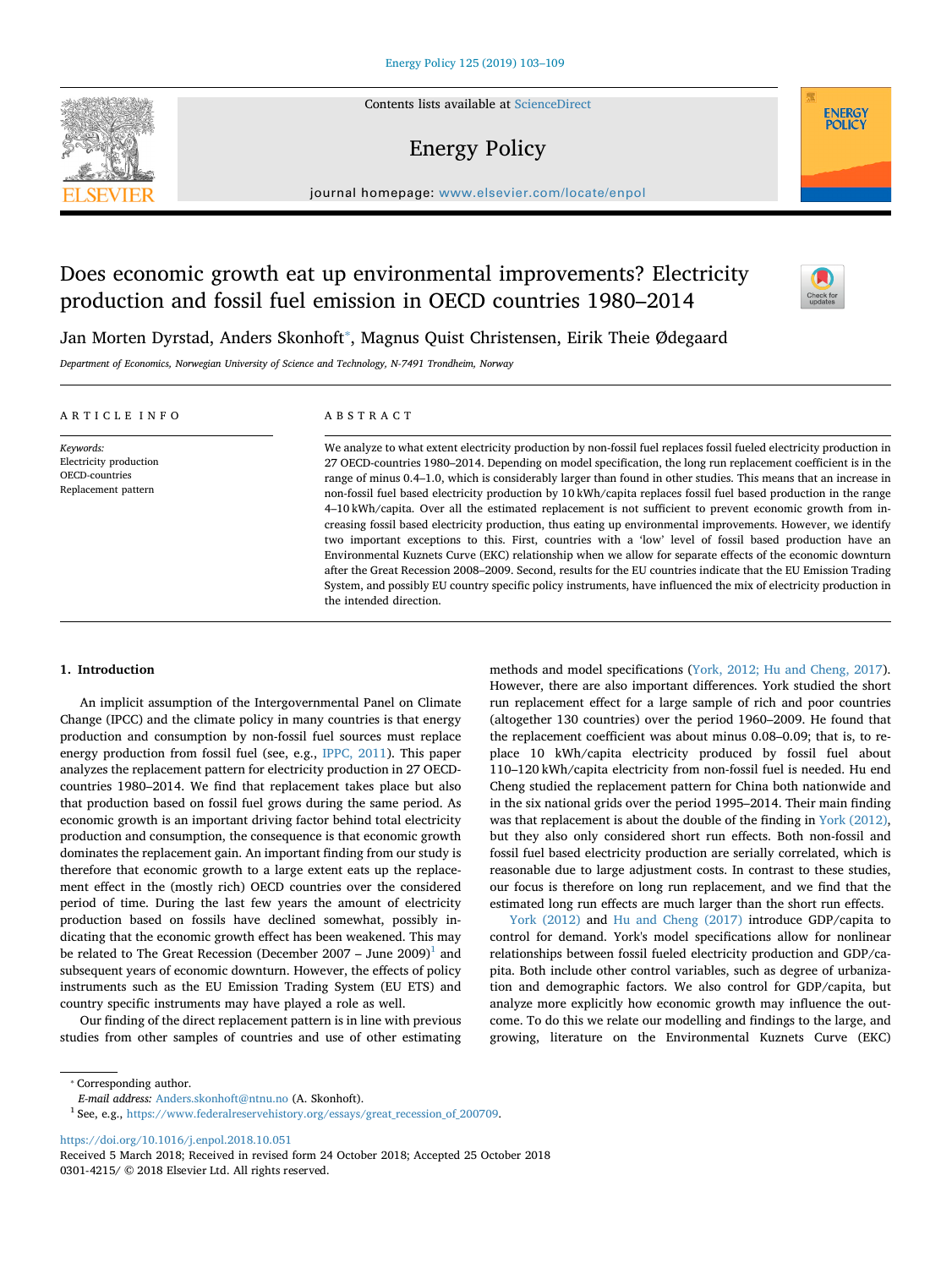relationship which hypothesizes an inverted U-relationship between the environmental impact, here per capita production of electricity based on fossil fuel, and economic activity, here GDP/capita (see, e.g., [World](#page-6-3) [Bank, 1992,](#page-6-3) [Arrow et al., 1995,](#page-6-4) [Uchiyama, 2016\)](#page-6-5). We are also controlling for time effects more directly as well as downturn in the aftermath of the recession 2008–09. Except from six relatively new OECD member countries from which we lack consistently collected data,<sup>[2](#page-1-0)</sup> and Norway and Iceland, all OECD countries are included in our study. Norway and Iceland are excluded as close to 100% of their electricity production in the whole post WW2 period has been based on hydropower. Therefore, our sample of OECD countries includes 27 countries, denoted OECD27 hereafter. Our data on electricity production is based [World Bank \(2017\),](#page-6-6) the same source as [York \(2012\).](#page-6-1)

### **2. Changing pattern of electricity production**

We classify total electricity production (*T)* into two broad categories; non-fossil energy *NF* and fossil energy *F*, such that  $T \equiv NF + F$ . *NF* includes hydropower, nuclear, geothermal, solar, wind, tidal and wave energy, combustible renewables and waste, while *F* includes oil, gas and coal (see [World Bank, 2017](#page-6-6) for details). For all the 27 OECD countries taken together, OECD27, the proportion *F/T* decreased sharply from somewhat below 70% in 1980 to 60% in 1986. Since then the proportion has stayed between 58.5% and 62.7%. However, after 2007 it has fallen steadily to below 58% in 2014 [\(Fig. 1](#page-2-0), right panel). During the same period, total electricity production in these countries, *T*, increased from about 5200 TWh in 1980 to about 10,000 in 2014 ([Fig. 1,](#page-2-0) left panel). While fossil based electricity production overall has changed relatively less than non-fossil production from 1980 to 2014, the fitted regression lines indicate that the average annual growth has been larger for fossil based than non-fossil based production.

The per capita electricity production varies considerably among these OECD countries. [Fig. 2](#page-2-1) shows the development of both fossil (*F*) and non-fossil production (*NF*) for the four large countries France, Germany, United Kingdom and USA. France and USA have both a very high per capita level of electricity production, but the composition is quite different. While the electricity production in the USA mainly is based on fossil fuels, the mixture in France is very much the opposite because the high production from nuclear power. In Germany, the fossil fuel based production per capita has stayed more or less constant during the last 35 years while the non-fossil production has increased slowly, but steadily. However, the non-fossil production is still considerably lower than the fossil electricity production. In the UK, fossil production has decreased significantly during the very last years, due to reduction of the coal based electricity production. The detailed [World Bank](#page-6-6) [\(2017\)](#page-6-6) data shows that more wind based electricity production explains the increased production from non-fossil fuels here in recent years.

[Fig. 3](#page-3-0) shows the non-fossil production fraction (*NF*/*T*) in 1980 and 2014 for all countries included in our study together with the OECD (weighted) average (OECD27). The countries are sorted by their *NF/T* fraction in 1980. Most countries have a higher fraction of non-fossil fuel production in 2014 than in 1980. Notable exceptions are Japan, Turkey and Chile. We also observe that the *NF/T* fraction has increased particularly much in Denmark, Hungary and France, but the causes are quite different. While France has expanded production based on nuclear power, increased windmill production is the reason in Denmark.

## **3. Models and main results**

[Figs. 1 and 2](#page-2-0) indicate that *F* and *NF* are serially correlated, which is not surprising because it is time consuming and costly to adjust

electricity production (see, e.g., [Hu and Cheng, 2017](#page-6-2)). Formal unit root tests of the *F* and *NF* series show non-stationarity, thus one could argue for applying Equilibrium-Correction Mechanism (EqCM) models. However, in our empirical setting it is highly unclear how a long run equilibrium relation should be as there is no theoretical guidance. We tried different dynamic specifications with the following partial adjustment model, implying gradual adjustments toward some unspecific desired level of fossil based electricity production, as the base model:<sup>3</sup>

<span id="page-1-3"></span>
$$
F_{i,t} = \beta_0 + \beta_1 F_{i,t-1} + \beta_2 N F_{i,t} + \beta_3 GDP C_{i,t} + \beta_4 GDP C_{i,t}^2 + \beta_5 GDP C_{i,t}^3
$$
  
+  $\beta_6 K yoto + \beta_7 D_{2008-14} + Country FE + Year FE + error term,$ 

$$
(1)
$$

where subscript  $i = 1, ..., 27$  denotes country and subscript  $t = 1980$ , ..., 2014 denotes year. Both  $F_{i,t}$  and  $NF_{i,t}$  are measured as per capita  $(kWh/capita)$ .  $NF<sub>i,t</sub>$  is treated as an exogenous variable justified by the huge amount of subsidies and policy instruments implemented to increase electricity production based on non-fossil sources (see, e.g., [Nicolini and Tavoni, 2017](#page-6-7)).  $GDPC_{i,t}$  is gross real domestic product per capita (in 1000 US\$, PPP adjusted), included to capture how economic activity affects fossil based electricity production. The estimation of a third order degree polynomial tests for possible EKC relationships.<sup>[4](#page-1-2)</sup> The dummy variable *Kyoto* which equals 1 for the countries that have signed the Kyoto protocol and 0 for the four countries that have not signed (Austria, Canada, Turkey and USA), is included to test if the Kyotocountries differ from the other countries.  $D_{2008-14}$  is a dummy variable (with 1 from 2008 to 2014, otherwise 0) included to control to what extent the Great Recession 2008–09 and the subsequent years economic adjustments influenced production of electricity. In addition, country and year fixed effects (FE) are included. Based on Eq. [\(1\)](#page-1-3) our main parameter of interest is the long run effect of increased non-fossil energy electricity production,  $\beta_2/(1-\beta_1)$ . Additionally, the growth effect parameters,  $\beta_3$ ,  $\beta_4$  and  $\beta_5$  are of great interest, particularly related to possible EKCs.

[Table 1](#page-3-1) presents results from altogether seven models. Model 1 is a static model with both country and year fixed effects (FE), similar to the models in [York \(2012\)](#page-6-1) and [Hu and Cheng \(2017\).](#page-6-2) The same static model without year FE (not shown in [Table 1\)](#page-3-1) yields parameter estimates almost identical to those of Model 1, and the same explanatory power (within  $R^2 = 0.62$ ). Tests of the error terms from the static models clearly indicate serious serial correlation and thus model misspecification. The parameter estimates from the two first partial adjustment models (models 2 and 3), which are also estimated on the whole sample, are qualitatively similar irrespective of the inclusion of year FE, and have the same explanatory power measured by  $R^2$ . Compared to the static models, the partial adjustment models have considerably higher explanatory power, and the estimated short run replacement coefficient  $\beta_2$  in Eq. [\(1\)](#page-1-3) is only about one third of those from

<span id="page-1-0"></span> $2$  These six countries are: The Czech Republic (1995), Estonia (2010), Israel (2010), Latvia (2016), the Slovak republic (2000) and Slovenia (2010). Date of start membership in parentheses.

<span id="page-1-1"></span><sup>&</sup>lt;sup>3</sup> There is a large literature on dynamic econometric models. [Doornik and](#page-6-8) [Hendry \(2013\)](#page-6-8) p. 143, give a brief overview of different types of models, and further references to this literature.

<span id="page-1-2"></span>It should be noted that the term 'Environmental Kuznets Curve' relationship (EKC relationship) has taken several dimensions. Some authors use it only to refer to an inverted U-shape (i.e., a second order degree polynomial), while others use the term more generally. When it comes to testing EKC relationships, using a third degree polynomial has been a common approach, see, e.g., [Uchiyama \(2016\)](#page-6-5). A model with only a second order degree polynomial is too restrictive. If we exclude  $GDPC_{i,t}^3$ , none of the estimated long run replacement coefficients are changed qualitatively. In most of the estimated models pre-sented in [Tables 1, 2,](#page-3-1) the relationship between  $F_{i,t}$  and  $GDPC_{i,t}$  changes from concave-convex relationships to concave when  $GDPC<sub>i,t</sub><sup>3</sup>$  is excluded from the model. In a few specifications no relationships, or concave-convex relationships, change to positive, even convex relationships, when  $GDPC<sub>i,t</sub><sup>3</sup>$  is excluded. These results clearly indicate that models without the third order polynomial are too restrictive for testing EKC relationships. All these results can be obtained from the authors upon request.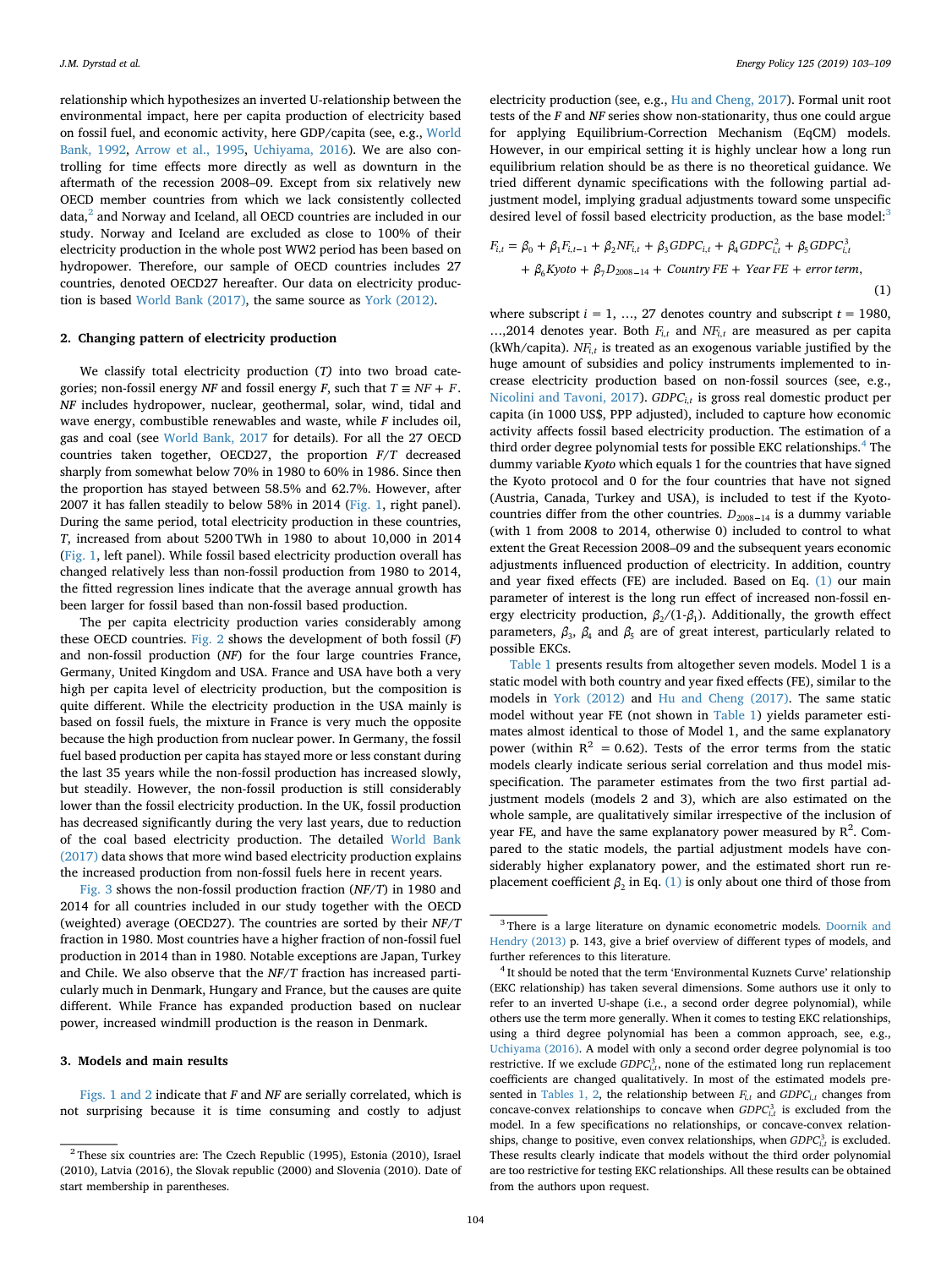<span id="page-2-0"></span>

<span id="page-2-1"></span>**Fig. 1.** Fossil (F) and non-fossil (NF) based electricity production OECD27 1980–2014. *Absolute production in TWh (left panel) and fossil fraction (F/T) in % (right panel)*. Source: Own calculations based on [World Bank \(2017\)](#page-6-6)



**Fig. 2.** Fossil (F) and non-fossil (NF) based electricity production per capita (kWh/capita) selected large countries 1980–2014. Source: Own calculations based on [World Bank \(2017\)](#page-6-6)

the static models. All the other estimated coefficients in the partial adjustment models differ from the static models as well. Moreover, serially correlated error terms are absent, indicating that dynamic specification is important. On this background, the empirical results in the following are obtained from the partial adjustment models.

The variation in sources of electricity production is large between the OECD countries, and it is interesting that the long run replacement effect on average is much higher for countries with a 'high' level, than for countries with a 'low' level of fossil fuel based production. This is evident from comparing the parameters of Model 4 and Model 5 with those of Model 6 and Model 7 in [Table 1](#page-3-1). The models 4 and 5 are estimated on data from the 12 countries with an average of *more than* 3400 kWh/capita of fossil fuel based production over the period

1980–2014, while the models 6 and 7 are estimated on data from the 12 countries with a similar average *below* 3000 kWh/capita.[5](#page-2-2) Notably, except from the models 4 and 5, the parameters of the *GDPC* terms are

<span id="page-2-2"></span><sup>5</sup> See [Table A1](#page-6-9) in the Appendix which countries are included in these two subsamples. For the whole sample, the average F is 3204 kWh/capita. In order to get two samples that clearly differ w.r.t. this average, Italy (F=3184), Poland  $(F = 3343)$  and the Republic of Korea  $(F = 3203)$  are not included. Including Italy and the Republic of Korea in a F < 3204 group changes the long run replacement coefficient from −0.37 (Model 6) to −0.43, whereas including Poland in a F > 3204 group does not change the coefficient at all. There are also small changes in the other parameters, but qualitatively not at all. All these estimates can be obtained from the authors upon request.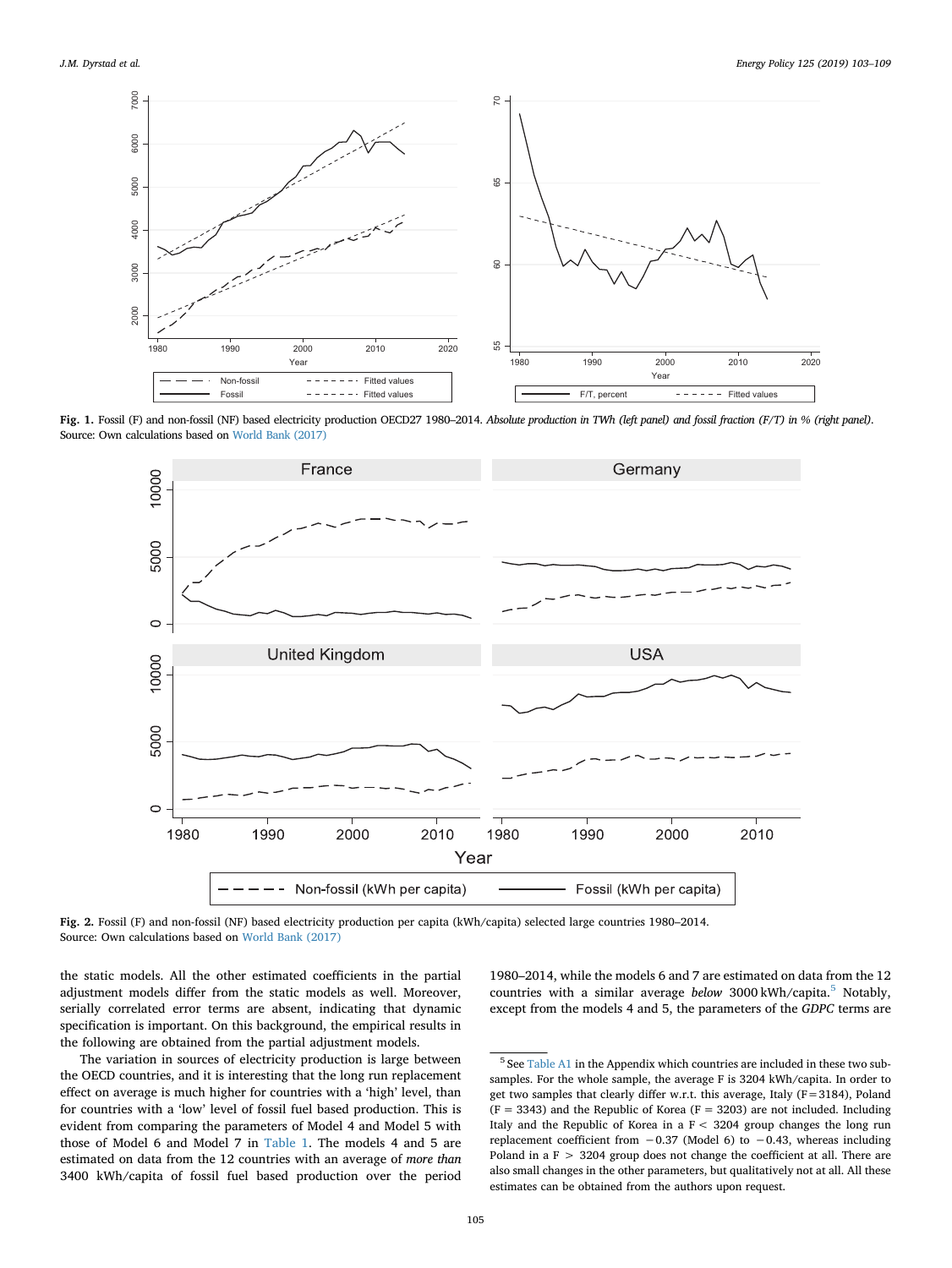<span id="page-3-0"></span>

**Fig. 3.** Non-fossil electricity production fraction (NF/T), 27 OECD countries and OECD *average 1980 and 2014*. Source: Own calculations based on [World Bank \(2017\)](#page-6-6)

#### <span id="page-3-1"></span>**Table 1**

Parameter estimates from 27 OECD countries, 1980–2014. Dependent variable: fossil-fuel production per capita (F<sub>i,t</sub>). Robust standard errors in parentheses.

|                                           | Model 1                                            | Model 2                                 | Model 3                                            | Model 4<br>$F_{i,t} > 3400$      | Model 5<br>$F_{i,t} > 3400$      | Model 6<br>$F_{i,t}$ < 3000           | Model 7<br>$F_{i,t}$ < 3000             |
|-------------------------------------------|----------------------------------------------------|-----------------------------------------|----------------------------------------------------|----------------------------------|----------------------------------|---------------------------------------|-----------------------------------------|
| $F_{i,t-1}$                               |                                                    | $0.79***(0.056)$                        | $0.78***(0.052)$                                   | $0.75***(0.061)$                 | $0.72$ *** (0.049)               | $0.69***(0.087)$                      | $0.68$ (0.099)                          |
| $NF_{i,t}$<br>$GDPC_{i,t}$                | $-0.35$ (0.129)<br>$436.65$ (114.28)               | $-0.13$ (0.054)<br>$110.35$ (39.79)     | $-0.11$ <sup>**</sup> (0.050)<br>$124.07$ (34.011) | $-0.20$ (0.092)<br>91.62 (57.69) | $-0.28$ (0.103)<br>33.28 (42.64) | $-0.11$ (0.069)<br>$150.29$ (46.82)   | $-0.13$ (0.067)<br>119.66 (36.17)       |
| GDPC <sub>i,t</sub> <sup>2</sup>          | $-7.02$ <sup>***</sup> (1.85)<br>$0.039***(0.010)$ | $-1.73***(0.612)$<br>$0.009***$ (0.003) | $-1.87$ (0.567)<br>$0.010***$ (0.003)              | $-1.10(0.914)$                   | $-0.61(0.751)$                   | $-2.45$ (0.819)<br>$0.014***$ (0.005) | $-2.01***(0.717)$<br>$0.011$ ** (0.004) |
| GDPC <sub>i,t</sub> <sup>3</sup><br>Kyoto | $-3251.76***$                                      | $-745.60***$                            | $-716.70***$                                       | 0.006(0.005)<br>$-762.12***$     | 0.004(0.004)<br>$-1092.83***$    | $-1185.50***$                         | $-645.77***$                            |
|                                           | (253.34)<br>$-687.08(570.83)$                      | (203.75)<br>$-113.11(192.71)$           | (154.57)<br>$-257.26$ ***                          | (181.05)<br>$-334.41***$         | (185.78)<br>483.90 (253.28)      | (312.79)<br>$-183.62$ (49.74)         | (274.61)<br>$-27.16(155.32)$            |
| $D_{2008-14}$                             |                                                    |                                         | (51.37)                                            | (81.86)                          |                                  |                                       |                                         |
| Long run replacement                      |                                                    | $-0.60^{***}$ (0.165)                   | $-0.53$ (0.170)                                    | $-0.80$ <sup>**</sup> (0.315)    | $-0.99$ <sup>***</sup> (0.317)   | $-0.37$ (0.155)                       | $-0.41$ (0.131)                         |
| Country FE                                | Yes                                                | Yes                                     | Yes                                                | Yes                              | Yes                              | Yes                                   | Yes                                     |
| Year FE                                   | Yes                                                | Yes                                     | No                                                 | No                               | Yes                              | No                                    | Yes                                     |
| N                                         | 945 <sup>1</sup>                                   | 918 <sup>1</sup>                        | 918                                                | $408^2$                          | 408                              | $408^{3}$                             | 408                                     |
| $R^2$ (within)                            | 0.630                                              | 0.861                                   | 0.856                                              | 0.813                            | 0.843                            | 0.861                                 | 0.881                                   |
| $R^2$ (overall)                           | 0.930                                              | 0.974                                   | 0.973                                              | 0.942                            | 0.951                            | 0.954                                 | 0.961                                   |
| $AR(1)^4$ [p-value]                       | $3.459***$<br>$[0.001]$                            | $-0.1842$ [0.854]                       | $-0.147$ [0.883]                                   | $-0.160$ [0.873]                 | $-0.160$ [0.873]                 | 0.282 [0.778]                         | 1.244 [0.213]                           |
| $AR(2)4$ [p-value]                        | 3.369<br>[0.001]                                   | 1.281 [0.200]                           | 1.525 [0.127]                                      | 1.473 [0.141]                    | 1.461 [0.144]                    | 1.207 [0.228]                         | 1.647 [0.100]                           |

<span id="page-3-4"></span>\*\*\*  $p$  < 0.01.

<span id="page-3-5"></span>\*\*  $p$  < 0.05.

<span id="page-3-7"></span>Full sample.

<span id="page-3-10"></span> $4 N(0,1)$  distributed tests for first and second order serial correlation in the error terms.

statistically significant in all specifications, and qualitatively similar in the pair of models 4 and 5, and models 6 and 7. The same applies regarding the long run replacement effects in these two model pairs. The dummy variable *Kyoto* has statistically significant effects in all specifications saying that fossil fuel based production is lower in the Kyoto agreement countries, although the size of the effect depends on whether or not Year FE are included. The qualitative impact of the dummy variable  $D_{2008-14}$  depends on the inclusion of Year FE or not. Including Year FE changes the  $D_{2008-14}$  parameters qualitatively as one becomes positive though marginally on statistical grounds (Model 5), and the other far from statistically significant. This is not surprising, as the Year FE capture time specific effects in these years. $<sup>6</sup>$ </sup>

The start of the Great Recession coincides with the start of the second phase of the EU emissions trading system (EU ETS).<sup>7</sup> As this phase represented enforcement of the quota system and a lower cap on allowances, the decline in fossil fuel based electricity production in the last part of the estimation period could be due to a change in the environmental policy. To account for this, we separate the data set into EU and non-EU countries. The estimated long run replacement coefficients for the EU countries are −0.37 and −0.45 (without and with Year FE, respectively), and −1.00 and −1.25 (without and with Year FE, respectively) for the non-EU countries. See [Table 2.](#page-4-0) The negative shift in fossil based electricity production possibly due to the downturn in the wake of the Great Recession  $(D_{2008-14})$  is about twice as large for the EU countries as compared to the non-EU countries (-344 kWh per capita versus  $-182$ ) in the models without Year FE. However, when including *Year FE* the parameters become statistically insignificant for both groups of countries.

<span id="page-3-6"></span> $*$  p < 0.1. Statistical analysis: STATA 14.0 and OxMatrix 7.0.

<span id="page-3-8"></span><sup>&</sup>lt;sup>2</sup> 12 countries with average  $F_{i,t}$  > 3400 kWh/capita.

<span id="page-3-9"></span><sup>&</sup>lt;sup>3</sup> 12 countries with average  $F_{i,t}$  < 3000 kWh/capita, see [Table A1](#page-6-9) in Appendix.

<span id="page-3-2"></span> $<sup>6</sup>$  If we drop  $D_{2008-14}$  in Model 5, the Year FE for the years 2008–14 are all</sup> positive and most of them statistically different from zero at the five percent level of significance. When we do the same for Model 7, none of the year effects in the period 2008–14 are statistically different from zero. <sup>7</sup> [https://ec.europa.eu/clima/policies/ets\\_en.](https://ec.europa.eu/clima/policies/ets_en)

<span id="page-3-3"></span>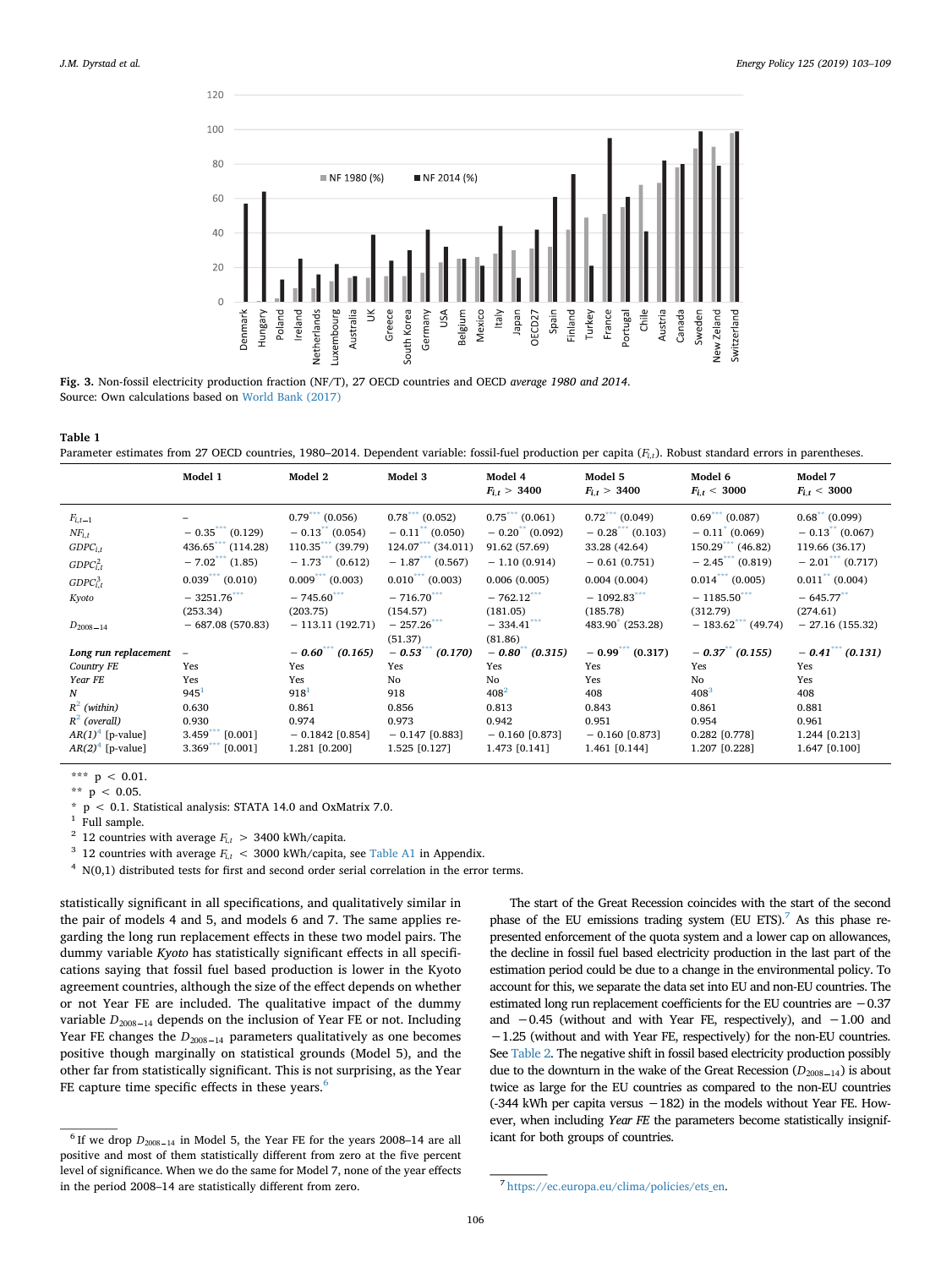#### <span id="page-4-0"></span>**Table 2**

Parameter estimates from EU and non-EU countries, 1980–2014. Dependent variable: fossil-fuel production per capita (F<sub>i,t</sub>). Robust standard errors in parentheses.

|                                | 17 EU countries      |                   | 10 non-EU countries |                     |  |
|--------------------------------|----------------------|-------------------|---------------------|---------------------|--|
|                                | Model 8              | Model 9           | Model 10            | Model 11            |  |
| $F_{i,t-1}$                    | $0.70***$ (0.046)    | $0.69***(0.042)$  | $0.86***(0.063)$    | $0.89***(0.064)$    |  |
| $NF_{i,t}$                     | $-0.11**$ (0.053)    | $-0.14**$ (0.060) | $-0.14**$ (0.063)   | $-0.14**$ (0.064)   |  |
| $GDPC_{i,t}$                   | $112.99***$ (38.20)  | 74.72*(38.931)    | $130.50***(0.507)$  | $124.26***$ (35.38) |  |
| GDPC <sub>i,t</sub>            | $-1.65**$ (0.662)    | $-1.20*(0.656)$   | $-2.05***(0.507)$   | $-1.99***(0.571)$   |  |
| GDPC <sub>i,t</sub>            | $0.009**$ (0.004)    | $0.007**$ (0.004) | $0.011***$ (0.003)  | $0.011***$ (0.004)  |  |
| Kyoto                          |                      |                   | $-422.87(1.01)$     | $-211.43(378.93)$   |  |
| $D_{2008-14}$                  | $-344.40***$ (59.44) | $-50.51(161.961)$ | $-182***$ (58.04)   | $-293.29(197.86)$   |  |
| Long run replacement           | $-0.37**$ (0.145)    | $-0.45***(0.148)$ | $-1.00***(0.369)$   | $-1.25***(0.404)$   |  |
| Country FE                     | Yes                  | Yes               | Yes                 | Yes                 |  |
| Year FE                        | No                   | Yes               | No                  | Yes                 |  |
| N                              | 578                  | 578               | 340                 | 340                 |  |
| $R^2$ (within)                 | 0.784                | 0.809             | 0.957               | 0.944               |  |
| $R^2$ (overall)                | 0.925                | 0.934             | 0.995               | 0.996               |  |
| $AR(1)$ [p-value] <sup>1</sup> | $-0.043$ [0.97]      | $-0.126$ [0.90]   | $0.125$ [0.90]      | $-0.235$ [0.81]     |  |
| $AR(2)$ [p-value] <sup>1</sup> | 1.143 [0.25]         | 1.124 [0.26]      | 0.917 [0.36]        | 1.053 [0.29]        |  |

<span id="page-4-3"></span><span id="page-4-1"></span> $1 N(0,1)$  distributed tests for first and second order serial correlation in the error terms.



**Fig. 4.** Estimated relationships between GDP per capita (GDPC) (horizontal axis) and fossil based electricity production (F) (vertical axis)from **a) Model 3**, and **b)** Model 6 with (dotted line) and without (solid line) interaction terms of Recession and GDPC. a) Model 3 is estimated on GDPC  $\in$ [4;110]. The graph of the relationship between GDPC and F is depicted such that it crosses the sample averages of F (= 3204) and GDPC (= 32). b) Model 6 is estimated on GDPC  $\in$  [4;76]. The solid line is the graph of the relationship between GDPC and F based on the parameter estimates given in [Table 1](#page-3-1). The dotted line is based on the parameter estimates from the model with interaction terms of the dummy variable Finance and GDPC. Both graphs are depicted so they cross the sample averages of F (= 1543) and GDPC  $(= 27).$ 

#### **4. Discussion**

Our results give new knowledge on three aspects of the electricity production replacement process in the OECD countries. *First*, the implied long run replacement coefficients for the 27 OECD countries are much larger (in absolute value) than the short run coefficients reported in other studies ([York, 2012; Hu and Cheng, 2017\)](#page-6-1). In Model 2 and Model 3, 10 kWh/capita higher non-fossil based electricity production reduces the amount of fossil based electricity production by 5 – 6 kWh/ capita in the long run. This is much higher than the size of replacement from the static models, and underlines the importance of dynamics to capture inertia due to adjustment costs when specifying the models.

The *second* important point is that the adjustment process seems to depend on the countries' level of fossil electricity production. Comparing the results from the models 4–7, countries with a 'high' level of fossil production have a long run replacement coefficient about twice the size of countries with a 'low' level (minus 0.80 – 0.99 versus minus 0.37 – 0.41). A possible explanation is that countries with a 'high' level of fossil electricity have a higher technological level, thus making it easier to accomplish replacement because of a larger technological opportunity set. Another possible explanation is political; the pressure for replacement may be more profound in countries with a 'high' level of fossil electricity production than in countries with a 'low' level.

*Third*, economic growth has a direct effect on electricity consumption,

and our maintained hypothesis is that higher economic activity increases electricity production based on fossil fuel.

However, as indicated, an Environmental Kuznets Curve (EKC) may be present, dampening the *positive* relation between fossil electricity production and *GDPC*, eventually reaching a turning point and becoming negative as *GDPC* increases further. As the estimated values of the parameters of the three *GDPC* terms alternate in sign, with positive coefficients of the first and third order polynomials, there is no clear sign of any EKC relationship. Instead, we find that the estimated parameters indicate that higher economic activity increases electricity production based on fossil fuel. This applies to Model 2 and Model 3, which have very similar estimates and include all the 27 OECD countries.

The relation between *F* and *GDPC* based on the parameters from Model 3 is depicted in [Fig. 4](#page-4-1)(a), and shows an increasing concaveconvex relationship.[8](#page-4-2) The same applies to Model 6, which includes countries with a 'low' level of fossil based electricity production, see [Fig. 4](#page-4-1)(b), solid line. The interpretation from these two models is that

<span id="page-4-2"></span> $8$  The levels of the curves in [Fig. 4](#page-4-1) of course depend on the values of the other variables in the equations. We have not used some specific values of these variables to depict the curves, but simply forced them to go through the average values of *F* and *GDPC* of the respective samples. Choice of 'levels variables' does not influence the shape of the curves, only the levels.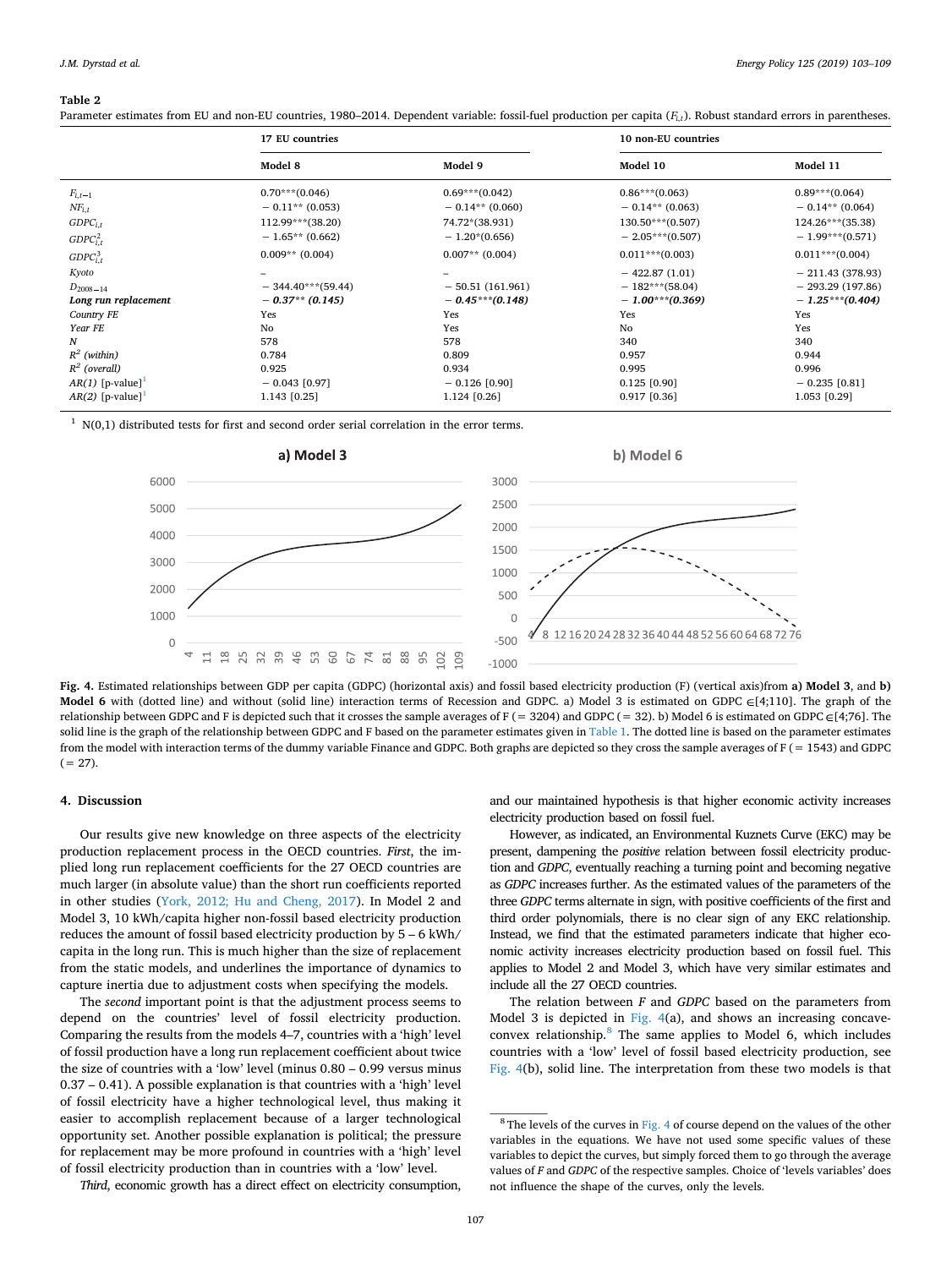<span id="page-5-0"></span>

Fig. 5. GDP per capita, total electricity production, and electricity production based on fossil and on non-fossil fuel in 17 EU countries (left) and non-EU countries (right),  $2007-2014$ . Indices  $(2007=1)$  Source: Own calculations based on [World Bank \(2017\).](#page-6-6)

economic growth, measured by *GDPC*, eats up environmental improvements. This is also consistent with replacement coefficients less than 1 in absolute value. On the other hand, none of the estimated *GDPC* parameters of Model 4 and Model 5 are statistically different from zero, indicating that economic growth does not affect fossil based production in countries with a 'high' level of fossil based electricity production.

The dummy variable  $D_{2008-14}$  is included to control for possible effects related to the economic downturn, and the subsequent years' economic adjustments, after the Great Recession. In all specifications without Year FE, fossil fuel based electricity production is reduced in these years taken together. However, a crucial question is whether this reduction is a (short run) shift possibly due to a lower level of economic activity, or whether it may represent changing behavior by re-establishing economic activity through investment in more environmental friendly new capital equipment.

To investigate this, the models 3, 4 and 6 were re-estimated with interaction terms between  $D_{2008-14}$ , and the variables  $F_{i,t-1}$ ,  $NF_{i,t}$  and *GDPC<sub>i.t</sub>*. The finding is that in none of these specifications the long run replacement coefficients changed in any substantial way, and the estimates of the economic activity coefficients  $\beta_3$ ,  $\beta_4$  and  $\beta_5$  are qualitatively similar to those reported in [Table 1](#page-3-1). The interaction term parameters of  $GDPC_{i,t}$  in this version of Model 4 are very far from being statistically significant. In these specifications of models 3 and 6 the level of significance is considerably lower, but only the  $D_{2008-14} \times GDPC_{i,t}$  parameter in this version of Model 6 is statistically different from zero  $(p = 0.07)$ . These results imply that the growth effect in these models only changes for Model 6, illustrated by the dotted line in [Fig. 4\(](#page-4-1)b). The interesting point is that the positively sloped and mostly concave relationship from Model 6 [solid line in [Fig. 4\(](#page-4-1)b)] becomes an EKC with a turning point at GDPC  $\approx$  30 when we allow economic development to affect fossil based electricity production during the years 2008–14 differently as compared to the years before. Possibly, this indicates changed behavior.

The Great Recession coincides with the start of the second phase of the EU emissions trading system (EU ETS), with lower cap on allowances. Our results for EU versus non-EU countries ([Table 2\)](#page-4-0) raise the question if the observed difference in the parameter estimates of the dummy variable  $D_{2008-14}$  is due to changes in environmental policy, or a result of an economic downturn, or a mix of both. Looking at the

development of total, fossil and non-fossil electricity production and GDP per capita in the group of EU countries and the group of non-EU countries separately in the period 2007–2014, we find an interesting picture shown in [Fig. 5](#page-5-0).

For the EU countries, GDP per capita has stayed almost constant and total electricity production has fallen by 8%. Moreover, fossil fuel based electricity production is in the same period *reduced* by 29% while nonfossil production is *increased* by 17%. Notably, the change in the composition of the electricity production is very trend like, indicating that it may be a policy based, planned development. The picture for the non-EU countries is very different as there are no trend like developments. Moreover, the fluctuations are within a narrow band of ten percentage points.

## **5. Conclusion and policy implications**

For the 27 OECD countries altogether we find that electricity production by non-fossil fuel in varying degree has replaced fossil fueled production in the years 1980–2014. Depending on model specification, the long run replacement coefficient is in the range of minus 0.4–1,0, which is considerably larger in absolute value than the short run (static) coefficients found in other studies. Consistent with this result, economic growth seems to eat up the environmental improvement, and the evidence of Environmental Kuznets Curve relationships is accordingly weak. Additionally, we find that for countries with on average a 'high' level of fossil based electricity production the relation between fossil based production and GDP is absent (models 4 and 5). During the last few years the amount of fossil fuel based production have declined somewhat. This may be related to economic stagnation after the Great Recession, but it may also indicate impact of policy changes so that the economic growth effect is weakened. This may have happened in countries with a 'low' level of fossil fuel production, but not in the other countries.

It seems reasonable to interpret the results for the non-EU countries as adjustments due to unanticipated changes, such as the Great Recession, whereas the results for the EU countries point at changed behavior due to policy adjustments, and where the EU ETS seems to have influenced the mix of the electricity production. However, EU ETS is only one set of policy instruments. Additionally, a huge amount of subsidies have been channeled to increase electricity production based